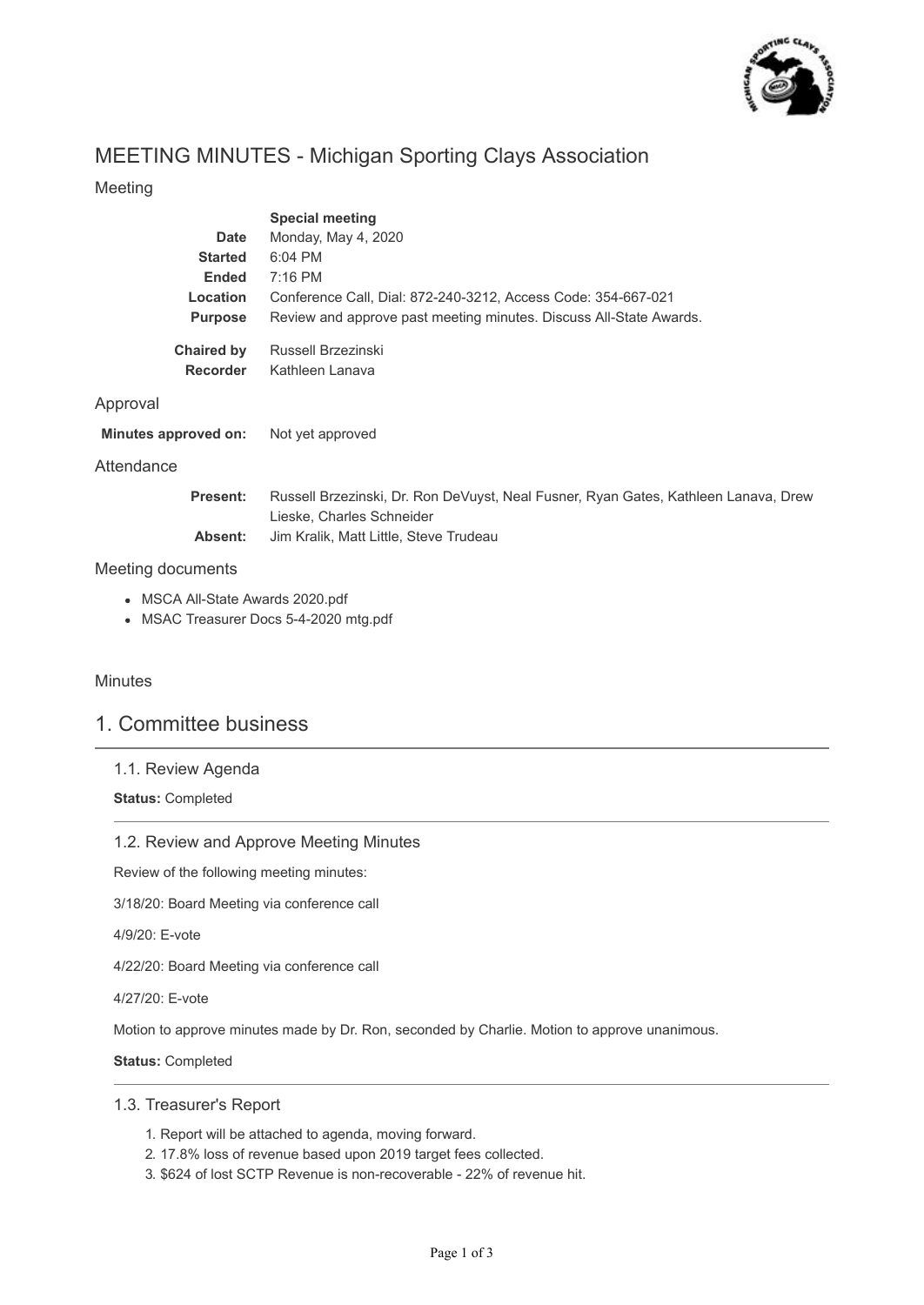

- 4. Hillsdale unlikely to return as a host of 2020 NSCA Shoots
- 5. Some clubs may want to reschedule -will support by accommodating requests.
- 6. No discretionary spending advised. Ongoing initiatives and pre-approved activities such as trophy restoration/upkeep, State team award costs, & enhanced State Shoot funding should proceed.

Motion to approve made by Charlie, seconded by Dr. Ron. Motion approved unanimously.

**Status:** Completed

#### 1.4. Secretary's Report

- 1. Confirmation, all Board members have access to MyCommittee. When someone new joins the Board, they are added to the group. Individual members need to create a MyCommittee account at mycommittee.com to access the agenda and minutes, etc. Not all members have access to read/write. All have access to read.
- 2. Anyone may request to add items to the agenda.
- 3. KML will send out an agenda for standing meetings one week in advance with a 3 day grace period for agenda add-ons. Agenda to be resent the following day if there are any changes or add-ons.
- 4. "Member Outreach" has been added as a subheading under the Secretary report and will include the MSCA FaceBook report by Jim and MiClays report by Drew.
- 5. Will add Trophy residence to agenda for next meeting.
- 6. Motion to approve Secretary Report made by Dr. Ron, seconded by Ryan. Motion approved unanimously.

**Status:** Completed

# 2. OLD BUSINESS

#### 2.1. NSCA/MSCA Liability Insurance

Per Steve Trudeau:

The Officers and Directors Insurance policy held by the National Board does NOT carry over to State Boards.

All received email from Steve indicating NSCA's liability insurance does not cover State Boards. Most clubs and instructors have liability insurance. Charlie asked if we audited clubs. Per Neal, we don't audit, it's not in the bylaws, NSCA does not audit State Boards. Discussion ensued regarding an annual requirement for clubs to show proof of liability insurance prior to providing shoot numbers. All agreed there needs to be a policy covering the MSCA Board.

We will defer the discussion of obtaining coverages for MSCA Board members and how to execute verification of club policies to the next meeting.

**Status:** Deferred until 6/1/2020

#### 2.2. Recognition for Steve Schindler and 2020 All-American MSCA awardees &

KML sent email draft All-American Recognition email to Board members for review. No changes made to email draft. MSCA will also recognize these awardees at the State Shoot. Drew will post to MiClays. Russ will confirm with Jim regarding the MSCA FaceBook posting.

Motion to approve recognition made by Neal, seconded by Charles. Unanimously approved.

Discussed recognition of Steve Schindler as an MSCA Sportsman Award for 2020 at the State Shoot. May invite Steve's wife, Natalie and present her with the award. Can use any leftover budgeted money from the All-State Awards for a recognition award. Suggestion for a plaque with Steve's photo, similar to the HOF awards, was agreed upon. Russ will take this up and get options for the Board to respond to at the next meeting. Russ will reach out to Natalie and obtain a photo of her preference. Neal will provide Russ with Natalie's contact information. This will be a singular incident and can be recommended on an ad hoc basis. Does not need to be an annual award.